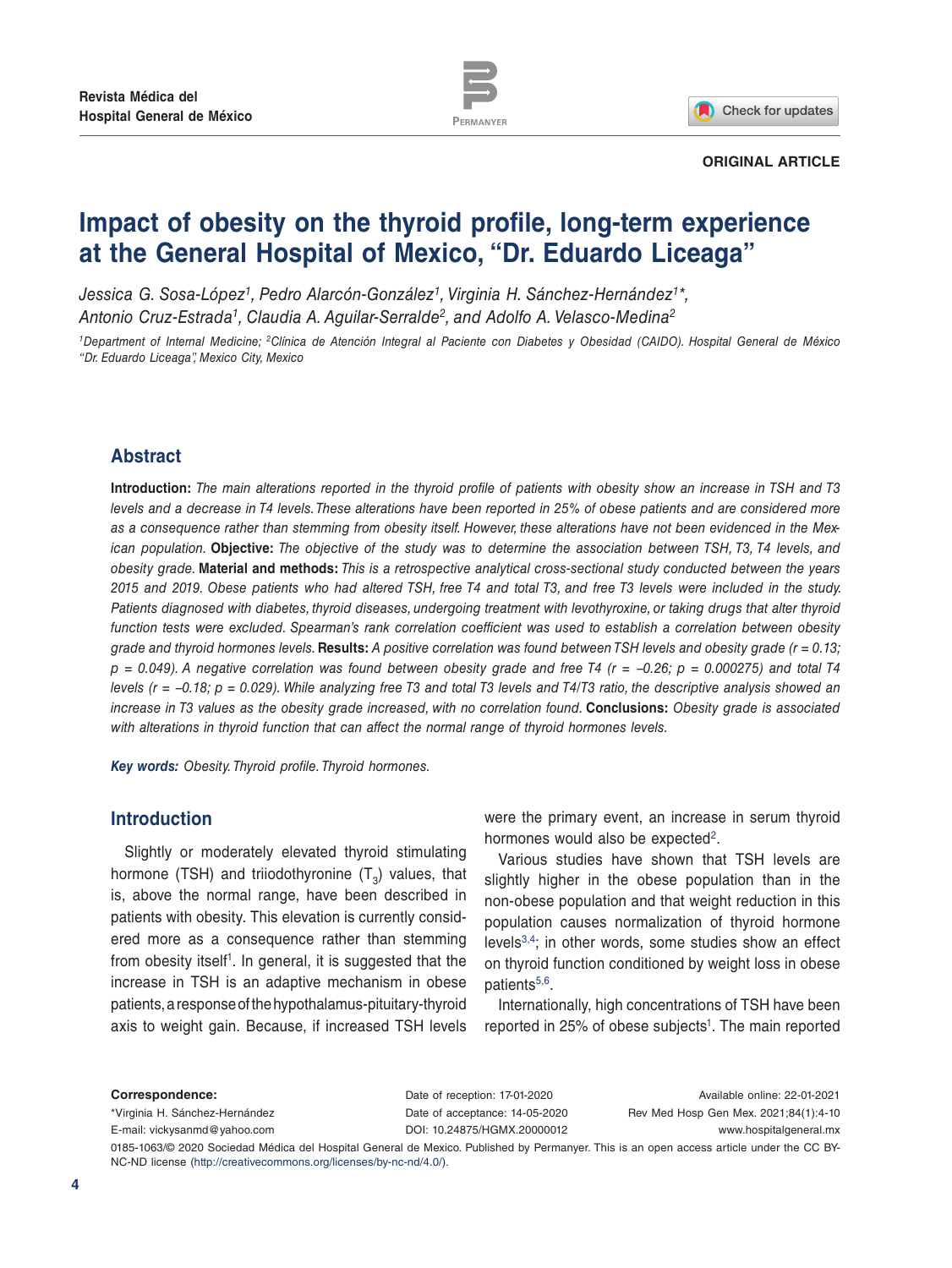alterations in the thyroid profile of obese patients are increased TSH and T3, with a positive association between TSH levels and body mass index (BMI)<sup>7-9</sup>, and a negative association between BMI and serum tetraiodothyronine  $(\mathsf{T}_{4})^{10}$ .

In Mexico, a prevalence of primary hypothyroidism stands at 8%, subclinical hypothyroidism at 6%, and alterations in the thyroid profile secondary to obesity are estimated to occur in 23% of obese patients<sup>11</sup>.

TSH elevation in obese patients is mainly assigned to leptin, the adipose-derived hormone. A correlation between TSH and leptin levels has been demonstrated in obese subjects $12$ , and leptin concentrations are higher in obese patients. A slow signaling pathway mediated by the JAK/STAT pathway is known to generate the expression of the thyrotropin-releasing hormone (TRH) gene in the hypothalamic paraventricular nucleus and thus the increased synthesis and secretion of TSH and thyroid hormones<sup>13</sup>. Circulating leptin levels are correlated with the degree of total adiposity $14$ . In the case of obesity, increased leptin is considered evidence of "leptin resistance." This increase in TSH, and therefore in T3, could be interpreted as a defense mechanism of the body against weight gain. The high conversion rate reported from T4 to T3 in obese patients has also been interpreted as a defense mechanism, capable of counteracting the accumulation of fat due to increased energy expenditure<sup>15</sup>.

Some other neurotransmitters and hormones that influence weight, such as the Y-neuropeptide and the alpha-melanocyte-stimulating hormone, which are influenced by leptin, also regulate TSH production<sup>16</sup>. Leptin also affects thyroid deiodinase activity with activation of T4-to-T3 conversion, thus supporting the concept of an inverse relationship between T4 and leptin. An increase in total T3 or free T3 levels in obese patients has been reported as well as an association between progressive fat accumulation with increasing TSH and T3 levels. This finding suggests a high T4 to T3 conversion in patients with central obesity, due to increased deiodinase activity as a compensatory mechanism. Reverse T3 or 3.3',5'-triiodothyronine (T3r) is mainly a product of T4 degradation in peripheral tissues: Liver, kidney, and muscle T3r levels; it is a biologically inactive product of T4 degradation. It is also secreted by the thyroid gland, but under normal physiological conditions, the amounts are practically insignificant. The measurement of T3r concentration in serum reflects both tissue supply and T4 metabolism and identifies conditions that favor this particular T4 degradation pathway<sup>17</sup>.

Despite high plasma TSH levels, TSH receptors are expressed less in the adipocytes of obese individuals. This reduced expression of the TSH receptor may induce decreased action of thyroid hormone, further increasing plasma concentrations of TSH and T3, which are a condition of peripheral thyroid hormone resistance<sup>18</sup>.

Despite what has been reported in international literature, the behavior of thyroid hormone levels in obese patients in Mexico is unknown. There was a study carried out at the Mexican Institute of Social Security which comprised 52 morbidly obese patients, conducted at the Obesity Clinic, Department of Endocrinology, by Montoya-Morales et al.; however, no correlation was found between BMI and TSH levels in that study<sup>11</sup>.

The aim of this study is to determine whether there is an association between thyroid hormone levels and obesity grade, documenting the long-term experience of the Comprehensive Care Clinic for patients with diabetes and obesity.

#### **Material and methods**

A retrospective, analytical cross-sectional study was conducted. Medical records of patients referred to the Comprehensive Care Clinic for patients with Diabetes and Obesity at the General Hospital of Mexico "Dr. Eduardo Liceaga" were analyzed between February 2015 and February 2019. The inclusion criteria were patients with any obesity grade classified according to the WHO (Grade 1 being considered those patients with BMI of 30-34.9 kg/m², Grade 2 with BMI of 35-39.9 kg/m<sup>2</sup>, and Grade 3 with BMI of  $\geq$  40 kg/m<sup>2</sup>). Patients between 18 and 65 years old were included, who initially had their serum thyroid hormone values measured on admission.

Patients diagnosed with type 2 diabetes mellitus, hypothyroidism, or any other thyroid disease and patients that had been prescribed any drug for altered thyroid function (lithium, amiodarone, iodide, carbamazepine, rifampicin, phenobarbital, and glucocorticoids) were excluded from the study.

Measurements of height, weight, BMI, TSH, free T3, total T3, free T4 and total T4, and T3/T4 ratio were obtained. The normal range of TSH was 0.38-4.0 mU/l, free T3 2.39-6.79 mU/l, total T3 0.87-1.78 mU/l, free T4 0.58-1.64 mU/l, and total T4 6.09-12.23 mU/l, taking TPO antibodies greater than 5 IU/ml as a positive cutoff value.

SPSS software version 22 for Windows was used for statistical analysis. Descriptive statistics (proportions, mean, and standard deviation) were used for the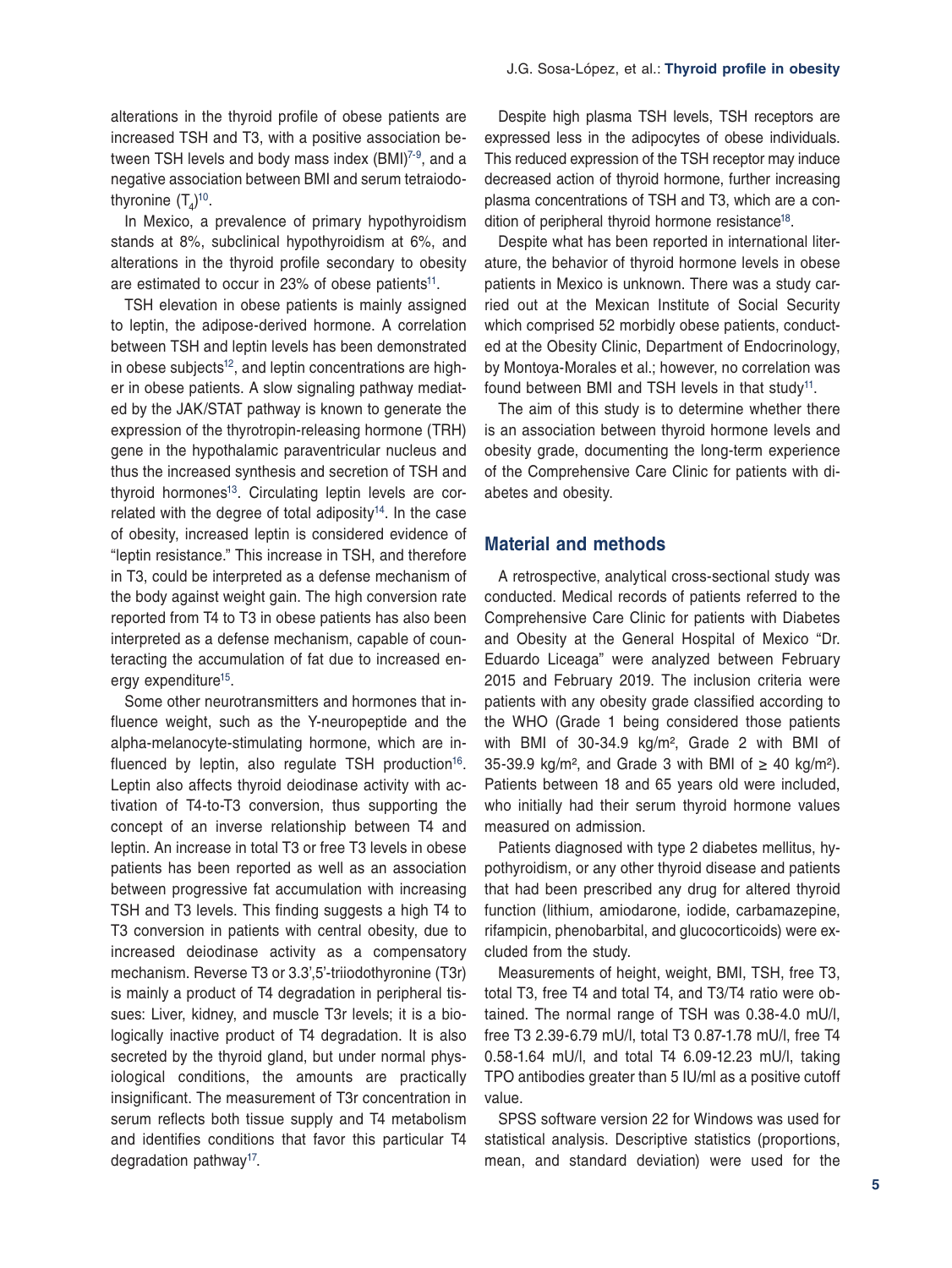| <b>Characteristics</b>                           | Males ( $n = 41$ ) 22% | Females ( $n = 145$ ) 78% | <b>Total (186)</b> | p value  |
|--------------------------------------------------|------------------------|---------------------------|--------------------|----------|
| Patient age (years)                              | $41.65 \pm 10.13$      | $44.60 \pm 13.28$         | $43.95 \pm 12.69$  | 0.19     |
| Weight on admission to the clinic (kg)           | $124.18 \pm 30.39$     | $105.20 \pm 23.96$        | $109.38 \pm 26.62$ | 0.000040 |
| Weight at 1 year's follow-up (kg)                | $109.24 \pm 29.03$     | $96.25 \pm 22.31$         | $99.12 \pm 24.47$  | 0.002    |
| Height (m)                                       | $1.66 \pm 0.75$        | $1.56 \pm 0.76$           | $1.58 \pm 0.08$    | < 0.0001 |
| Body mass index on admission to the clinic (BMI) | $44.42 \pm 8.68$       | $42.94 \pm 8.61$          | $43.27 \pm 8.62$   | 0.336    |
| Body mass index (BMI) at 1 year's follow-up      | $39.30 \pm 9.61$       | $39.41 \pm 8.68$          | $39.38 \pm 8.86$   | 0.945    |
| TSH levels (mU/L)                                | $4.17 \pm 2.70$        | $4.69 \pm 4.77$           | $4.57 \pm 4.36$    | 0.511    |
| Free T3 levels (mU/L)                            | $3.18 \pm 0.63$        | $3.13 \pm 0.50$           | $3.14 \pm 0.53$    | 0.638    |
| Total T3 levels (mU/L)                           | $1.28 \pm 0.88$        | $1.21 \pm 0.64$           | $1.22 \pm 0.69$    | 0.608    |
| Free T4 levels (mU/L)                            | $0.88 \pm 0.16$        | $0.87 \pm 0.16$           | $0.87 \pm 0.16$    | 0.899    |
| Total T4 levels (mU/L)                           | $8.78 \pm 2.03$        | $8.55 \pm 1.57$           | $8.59 \pm 1.68$    | 0.506    |
| T4/T3 ratio $(mU/L)$                             | $8.34 \pm 4.42$        | $7.62 \pm 2.26$           | $7.77 \pm 2.82$    | 0.229    |

| Table 1. Population characteristics and serum thyroid hormone levels (mean and standard deviation) according to |  |  |  |  |  |  |
|-----------------------------------------------------------------------------------------------------------------|--|--|--|--|--|--|
| patient's gender                                                                                                |  |  |  |  |  |  |

analysis of quantitative dependent variables, in this case: Age, weight, height, BMI, and thyroid hormone levels.

Inferential statistics (Spearman's rank correlation coefficient) were performed to establish if there was a correlation between obesity grade and serum TSH, free T3, total T3, free T4, and total T4 levels. Pearson's Chisquared test was applied to analyze if there was a difference in the prevalence of alterations in the thyroid profile according to the obesity grade. All the hypothesis contrast tests with  $p < 0.05$  were deemed statistically significant.

## **Results**

In total, 186 records were analyzed of patients with a complete thyroid profile at the time of admission to the comprehensive care clinic for patients with diabetes and obesity.

Comparisons of population characteristics show that there is no difference by sex in terms of age, BMI, and thyroid hormone levels. Statistically significant differences in weight and height were found, with these values being higher in men than in women (Table 1). According to the WHO obesity grading, 28 patients (15.1%) were classified as obesity Grade 1 (BMI 30- 34.9 kg/m²); 45 patients (24.2%) as obesity Grade 2 (BMI 35-39.9 kg/m²), and 113 patients (60.7%) as obesity Grade 3 (BMI  $\geq$  40 kg/m<sup>2</sup>).

The diagnosis of primary hypothyroidism was shown in 20 patients (10.75%); 64 patients (34.41%) presented alterations in the thyroid profile secondary to obesity: Eight patients (4.30%) presented with subclinical hypothyroidism and 94 patients (50.54%) were reported as euthyroid (Fig. 1).

With regard to patients diagnosed with subclinical hypothyroidism, primary hypothyroidism, and alterations in the thyroid profile secondary to obesity, 80.4% were women and 19.6% were men, while the percentage of women in whom any of these diagnoses were made was 51% and in men 43.9% (Fig. 2).

When the levels of thyroid hormones were compared in the three groups of subjects categorized according to BMI, only a statistically significant difference was found in free T4 levels. These values were higher in patients with obesity Grade 3 (Table 2).

When doing the correlation analysis, a positive correlation was found between TSH levels and weight  $(r = 0.19; p = 0.007)$ ; as well as a correlation between TSH levels and obesity grade  $(r = 0.13; p = 0.049)$ . As for free T4 and total T4 levels, a negative correlation was found with the obesity grade, at  $(r = -0.26;$  $p = 0.000275$ ) and ( $r = 0.18$ ;  $p = 0.029$ ), respectively. Although an increase in the mean values of free T3, total T3, and T4/T3 ratio was observed in the analysis of the descriptive variables, as the obesity grade increased, no correlation with the obesity grade was found while doing the statistical analysis.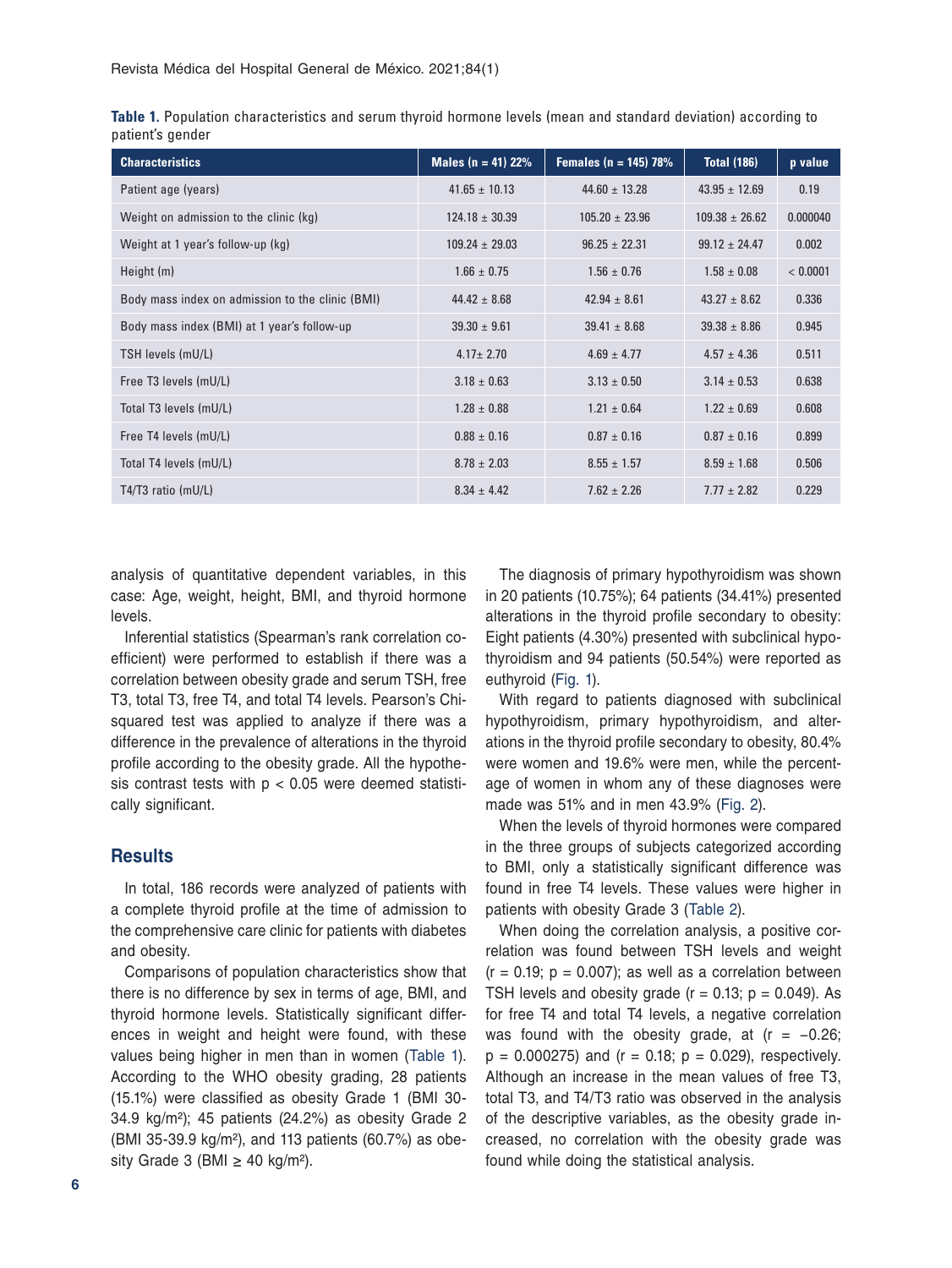

**Figure 1.** Thyroid function in patients with obesity represented in percentages.



**Figure 2.** Percentage of patients diagnosed with subclinical hypothyroidism, primary hypothyroidism, and alterations in the thyroid profile secondary to obesity, grouped according to gender.

The percentage of patients diagnosed with alterations in the thyroid profile secondary to obesity, subclinical hypothyroidism, and primary hypothyroidism according to the obesity grade was 18.5% for patients with Grade 1 obesity, 25% for patients with Grade 2 obesity, and 56.5% for patients with Grade 3 obesity. However, when Pearson's Chi-squared test was applied, no significant difference was found between the three groups  $(p = 0.367)$  (Fig. 3).

# **Discussion**

In this study, 50.55% of patients reported euthyroidism; a prevalence of primary hypothyroidism was estimated at 10.75% and 4.30% for subclinical hypothyroidism. About 34.40% of patients presented alterations in the thyroid profile secondary to obesity, which is similar to a study carried out in Mexico at the Mexican Institute of Social Security in 52 patients with morbid obesity. The study was conducted at the obesity clinic of the Endocrinology Department by Montoya-Morales et al.<sup>11</sup> estimating a prevalence of primary hypothyroidism at 8%, subclinical hypothyroidism at 6%, and 23% of patients presented thyroid function alterations secondary to obesity (characterized by elevated TSH and/or elevated total or free T3 and free T4 with normal antithyroid antibodies). These data are very similar to those reported in the international literature where elevated TSH concentrations have been reported in 25% of obese patients<sup>1</sup>. This increase in prevalence is probably related to some other factors involved in TSH elevation. These include circadian rhythm, age, and some markers of insulin resistance<sup>19,20</sup>.

Regarding the prevalence of subclinical hypothyroidism in our study, a prevalence of 4.3% was estimated, which is similar to what is reported in the international literature, which ranges between 4 and 10% depending on the gender, age, and population studied $21,22$ . This ranges between 10.5% and 25% in patients with obesity, while Kitahara et al. reported a prevalence of 10.5% for patients with BMI between 30 and 67 kg/m223.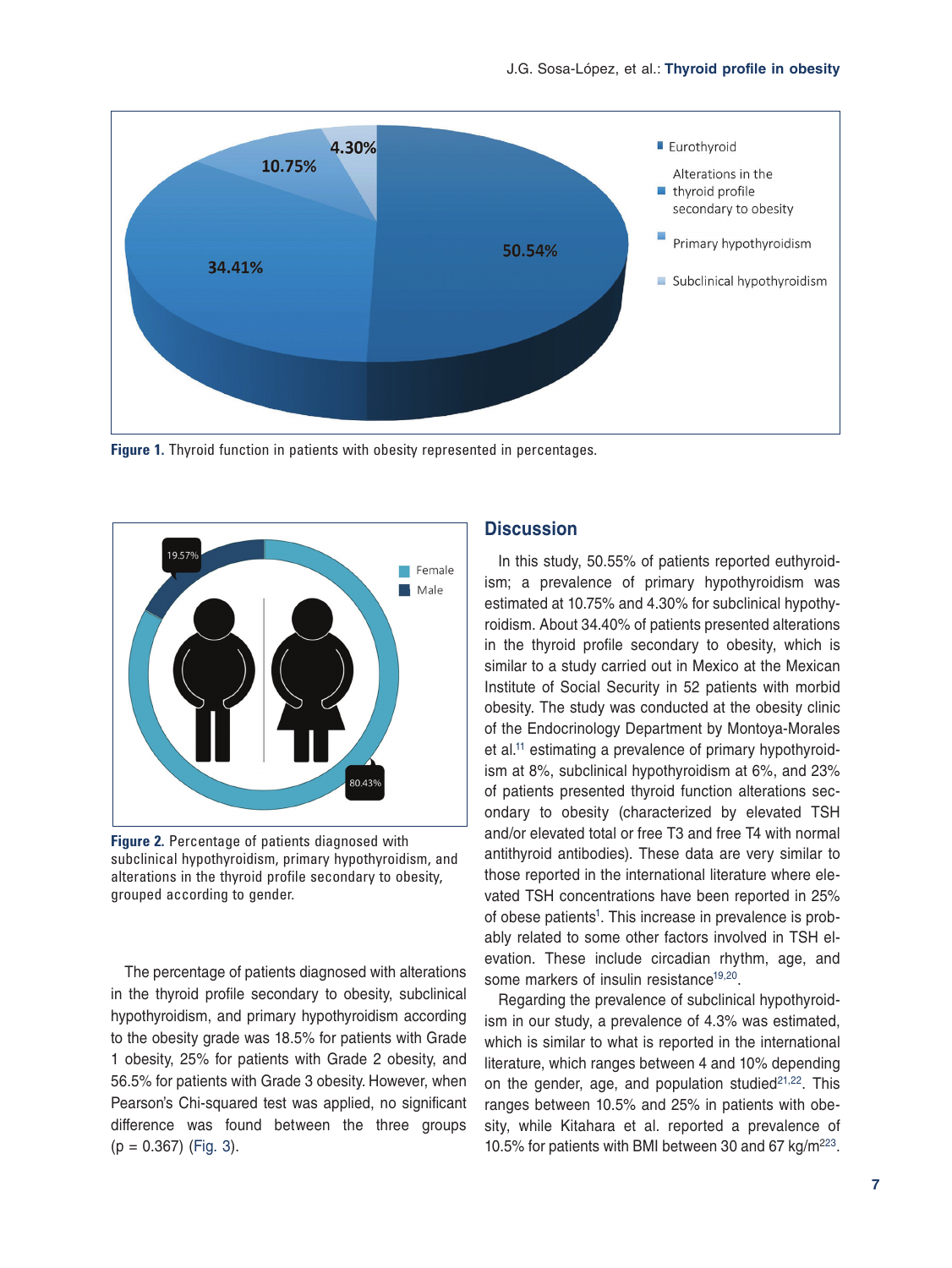Revista Médica del Hospital General de México. 2021;84(1)

| <b>Thyroid hormones</b> | <b>Obesity Grade 1 (n = 28)</b> | <b>Obesity Grade 2 (n = 45)</b> | <b>Obesity Grade 3 (n = 113)</b> | p value |
|-------------------------|---------------------------------|---------------------------------|----------------------------------|---------|
| TSH (mU/L)              | $5.64 \pm 5.25$                 | $5.14 \pm 6.93$                 | $4.08 \pm 2.41$                  | 0.15    |
| Free T3 (mU/L)          | $3.16 \pm 0.48$                 | $3.11 \pm 0.63$                 | $3.15 \pm 0.50$                  | 0.93    |
| Total T3 (mU/L)         | $1.13 \pm 0.17$                 | $1.15 \pm 0.24$                 | $1.26 \pm 0.84$                  | 0.62    |
| Free T4 (mU/L)          | $0.90 \pm 0.16$                 | $0.85 \pm 0.16$                 | $0.80 \pm 0.13$                  | 0.003   |
| Total T4 (mU/L)I        | $8.76 \pm 1.83$                 | $8.35 \pm 1.25$                 | $8.27 \pm 1.32$                  | 0.28    |
| $T4/T3$ ratio (mU/L)    | $7.46 \pm 1.47$                 | $7.36 \pm 1.72$                 | $7.97 \pm 3.29$                  | 0.51    |

**Table 2.** Serum thyroid hormone levels (mean and standard deviation) according to patients' body mass index



**Figure 3.** Percentage of patients diagnosed with subclinical hypothyroidism, primary hypothyroidism, and alterations in the thyroid profile secondary to obesity, grouped according to obesity grade.

As for the behavior of thyroid hormone levels, a positive correlation was found between TSH and weight levels ( $r = 0.19$ ;  $p = 0.007$ ). Regarding obesity grade  $(r = 0.13; p = 0.049)$ , a negative correlation between obesity grade and free T4 ( $r = -0.26$ ;  $p = 0.000275$ ) and total T4 levels ( $r = -0.18$ ;  $p = 0.029$ ), which resonates with other studies mentioned in the international literature. These studies report main alterations in patients with obesity such as an increase in TSH and T3, there being a positive association between TSH levels and body mass index (BMI)<sup>7,8</sup>, as well as a negative association between body mass index and serum tetraiodothyronine  $(T4)^{10}$ .

These correlation ratios are very similar to those cited in a Nigerian study of 76 obese children and adolescents versus non-obese control patients, where serum TSH, T3, and T4 levels were measured. BMI (p < 0.001), T3 (p < 0.01), TSH (p < 0.001), and T3/T4 ratio (p < 0.001) were significantly higher in obese children and adolescents than non-obese children and adolescents. BMI was positively correlated with triiodothyronine levels ( $r = 0.230$ ;  $p < 0.05$ ), TSH ( $r = 0.272$ ;  $p < 0.02$ ), and T3/T4 ratio (r = 0.232; p < 0.05)<sup>9</sup>.

In our study, while doing the analysis of free T3, total T3 levels, and T4/T3 ratio, although an increase in T3 values was observed in the analysis of the descriptive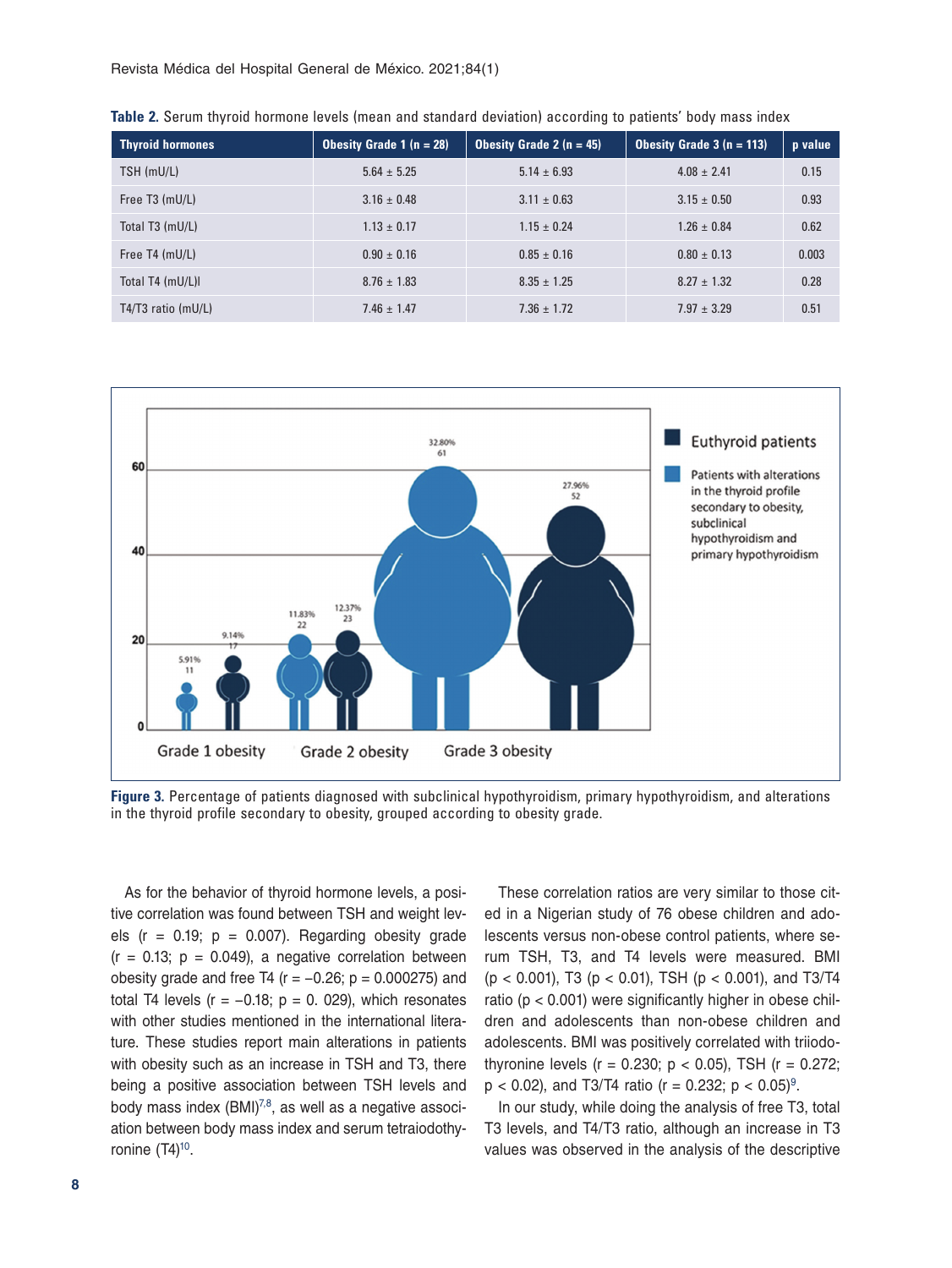variables, as the obesity grade increased, no correlation was found ( $r = 0.04$ ;  $p = 0.616$ ) in the statistical analysis. We consider that the lack of correspondence for the determination of the total concentration of thyroid hormones was a limitation of the study, as it was a retrospective study; and that the increase in T3 is dependent on T3r, being considered biologically inactive at a cellular level and without a mechanism of action in obese patients<sup>17</sup>.

In another study carried out in Caucasian women with obesity, thyroid function was assessed and its possible relationship with body mass index (BMI), leptin, adiponectin, and insulin sensitivity. Obese women with BMI  $>$  40 kg/m<sup>2</sup> were found to have higher serum TSH levels than those with a BMI  $<$  40 kg/m<sup>2</sup>  $(p < 0.01)$ . TSH was correlated with BMI  $(r = 0.44,$  $p = 0.01$ ), leptin (r = 0.41,  $p = 0.01$ ), leptin/BMI ratio ( $r = 0.33$ ,  $p = 0.03$ ), body surface area  $(r = 0.26, p = 0.05)$ , HOMA-IR  $(r = 0.245, p = 0.05)$ , and inversely with adiponectin ( $r = -0.25$ ,  $p = 0.05$ )<sup>12</sup>.

Although correlation ratios were low in our study, it has been reported that morbid obesity (BMI > or = 40  $kg/m<sup>2</sup>$ ) is associated with alterations in thyroid function, with subclinical hypothyroidism being the most reported alteration $24$ . This resonates with what was observed in our study, since the percentage of patients with alterations in the thyroid profile secondary to obesity, subclinical hypothyroidism, and primary hypothyroidism was up to 56.5% for patients with obesity Grade 3 (BMI  $>$  or = 40 kg/m<sup>2</sup>).

Regarding the evidence of thyroid autoimmunity in obese patients, the Third National Health and Nutrition Examination Survey (NHANES III) showed that thyroid antibodies do not differ in morbidly obese patients and in the general population<sup>25</sup>, which is very similar to the findings in our study, where the evidence of antibodies in 4.3% of patients was corroborated. The lack of evidence of autoimmunity in this group of patients is in accordance with the explanation that the increase in TSH and T3 levels is a response mechanism against weight gain. This leads to counteracting the accumulation of fat by increasing energy expenditure<sup>15</sup>, coupled with a condition of peripheral thyroid hormone resistance, because TSH receptors are expressed less in the adipocytes of obese individuals<sup>18</sup>.

Some studies have already begun to analyze population-adjusted cutoff values specifically in patients with obesity. In a representative study of the adult population in Spain that included 3928 patients without thyroid disease, with negative or normal antithyroid antibodies, measurements of free TSH, T3, and T4 levels were made. The reference range for TSH was adjusted as follows: In the overweight category (BMI 25-29.9 kg/m²); 0.5-5.9 mIU/mL in the obesity category (BMI 30-39.9 kg/m²); and 0.7-7.5 mIU/mL in the morbid obesity category (BMI greater than 40 kg/m<sup>2</sup>)<sup>26</sup>.

In our study, average TSH levels according to obesity grade were 1.28-5.64  $\pm$  5.25 mU/l for Grade 1 obesity (BMI 30-34.9 kg/m²); 0.29-5.14 ± 6.93 mU/l for Grade 2 obesity (BMI 35-39.9 kg/m²), and 0.68-4.08 ± 2.41 mU/l for Grade 3 obesity (BMI of  $\geq$  40 kg/m<sup>2</sup>).

# **Conclusions**

Our conclusion, according to our findings, is that the grade of obesity is associated with alterations in thyroid function that can affect the normal range of thyroid hormone levels. Alterations present in thyroid hormone levels and the actual diagnosis of thyroid disease in obese patients can pose an actual challenge. The values taken as a reference in the non-obese population and applied to the obese population can probably lead to an inadequate diagnosis, especially in the diagnosis of subclinical hypothyroidism and primary hypothyroidism. Thus, TSH levels should probably not be the only parameter to be considered when diagnosing hypothyroidism in obese patients. The absence or evidence of autoimmunity, together with the measurement and analysis of the whole thyroid profile, is also parameters to consider.

# **Conflicts of interest**

The authors declare that they have no conflicts of interest.

### **Ethical disclosures**

**Protection of human and animal subjects.** The authors declare that no experiments were performed on humans or animals for this study.

**Confidentiality of data.** The authors declare that they have followed the protocols of their work center on the publication of patient data.

**Right to privacy and informed consent.** The authors declare that no patient data appear in this article.

### **References**

- 1. Reinehr T. Obesity and thyroid function. Mol Cell Endocrinol. 2010;316:165-71.
- 2. Santini F, Marzullo P, Rotondi M, Ceccarini G, Pagano L, Ippolito S, et al. Mechanisms in endocrinology: the crosstalk between thyroid gland and adipose tissue: signal integration in health and disease. Eur J Endocrinol. 2014;171:R137-52.